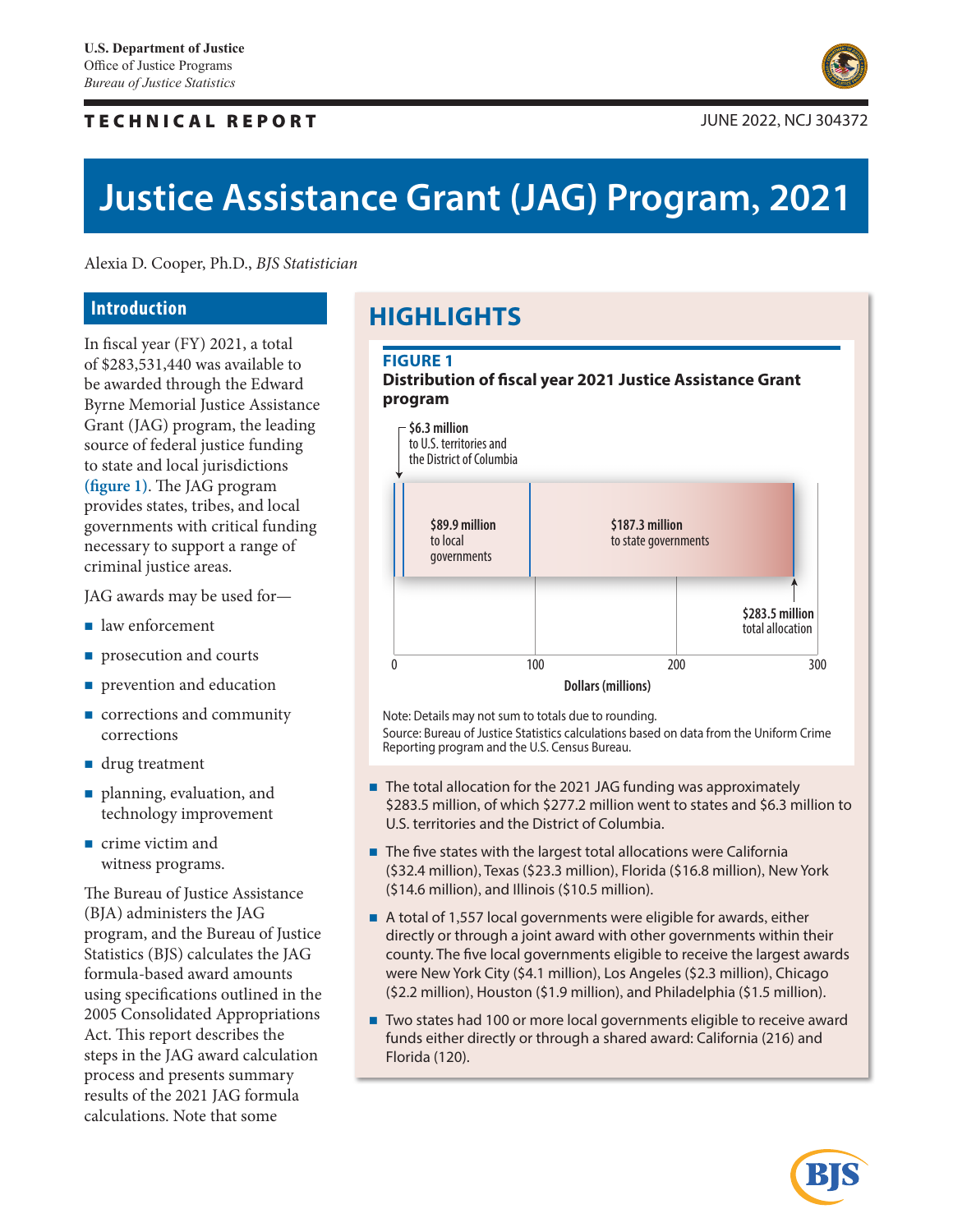calculations in this report are based on rounded numbers and percentages, while totals reflect precise dollar figures.

# **Overview of process**

Once the fiscal year JAG allocation has been determined, BJS begins its four-step award calculation process:

- **Compute an initial allocation for** each state and U.S. territory, based on its share of violent crime and population (weighted equally).
- Review the initial allocation amount to determine if it is less than the minimum (de minimus) award amount defined in the JAG legislation (0.25% of the total). If this is the case, the state or U.S. territory is funded at the minimum level, and the funds required for this are deducted from the overall pool of funds. Each of the remaining states receives the minimum award plus an amount based on the state's share of violent crime and population.
- Divide each state's final amount at a rate of 60% for state governments and 40% for local governments.
- Determine local award allocations, which are based on a jurisdiction's proportion of the state's 3-year violent crime average. If a local jurisdiction's calculated award is less than \$10,000, the funds are returned to the state to distribute. If the calculated local award is \$10,000 or more, then the local government is eligible to apply for an award.

# **Award calculation process**

#### **Step 1: Initial allocation to states and U.S. territories**

**[Legislative mandate: 34 U.S.C. §§ 10151–10158]**

Using the congressional appropriation and formula for the 2021 JAG program, BJS calculates the initial allocation amounts for the 50 states and U.S. territories. BJS allocates half of the available funds based on a state's or U.S. territory's share of violent crime and half of the funds based on its share of the nation's population.<sup>1</sup> The most recent 3-year period of official violent crime data for states and U.S. territories from the FBI covered 2017 to 2019. The population shares for the 50 states, District of Columbia, and U.S. territories were based on the U.S. Census Bureau's 2020 midyear population estimates.

#### **Examples—**

- For FY 2021, the total allocation was \$283.5 million. Half of the total (\$141,765,720) was allocated to states and U.S territories based on their proportion of violent crime, and the other half of the total was allocated based on their proportion of the nation's population.
- Florida accounts for 6.54% of the nation's total violent crime and 6.53% of the nation's total population. Therefore, Florida's initial allocation equals 6.54% of \$141,765,720 plus 6.53% of \$141,765,720, totaling \$18,529,314.
- Vermont accounts for 0.09% of the nation's total violent crime and 0.19% of the nation's

total population. Vermont's initial allocation is 0.09% of \$141,765,720 plus 0.19% of \$141,765,720, totaling \$395,790.

#### **Step 2: De minimus awards**

#### **[Legislative mandate: 34 U.S.C. § 10156(a)(2)]**

The JAG legislation requires that each state or U.S. territory be awarded a minimum allocation equal to 0.25% of the total JAG allocation (\$708,829, after rounding, in 2021), regardless of its population or crime average. If a state's or U.S. territory's initial allocation based on crime and population is less than the minimum amount, that state or U.S. territory receives the minimum award amount as its total JAG allocation. If a state's or U.S. territory's initial allocation exceeds the minimum amount, it receives the minimum award plus the amount based on its share of violent crime and population.

Congress has made one exception to this rule: American Samoa and the Northern Mariana Islands are required to split one minimum award, with American Samoa receiving 67% (\$474,915) and the Northern Mariana Islands receiving 33% (\$233,913). (See *Methodology*.)

In 2021, three states (North Dakota, Vermont, and Wyoming) and four U.S. territories (American Samoa, Guam, the Northern Mariana Islands, and the U.S. Virgin Islands) received only the minimum award as their total JAG allocation. The remainder of the states, the District of Columbia, and Puerto Rico were all awarded the minimum award plus an additional allocation. A total of \$38,985,573 was allocated for minimum awards under the 2021 JAG program.

<sup>1</sup>To maintain consistency with the FBI's published crime totals, BJS used the FBI's revised definition of rape to calculate the initial 2021 state and U.S. territory allocations. (See *Methodology*.)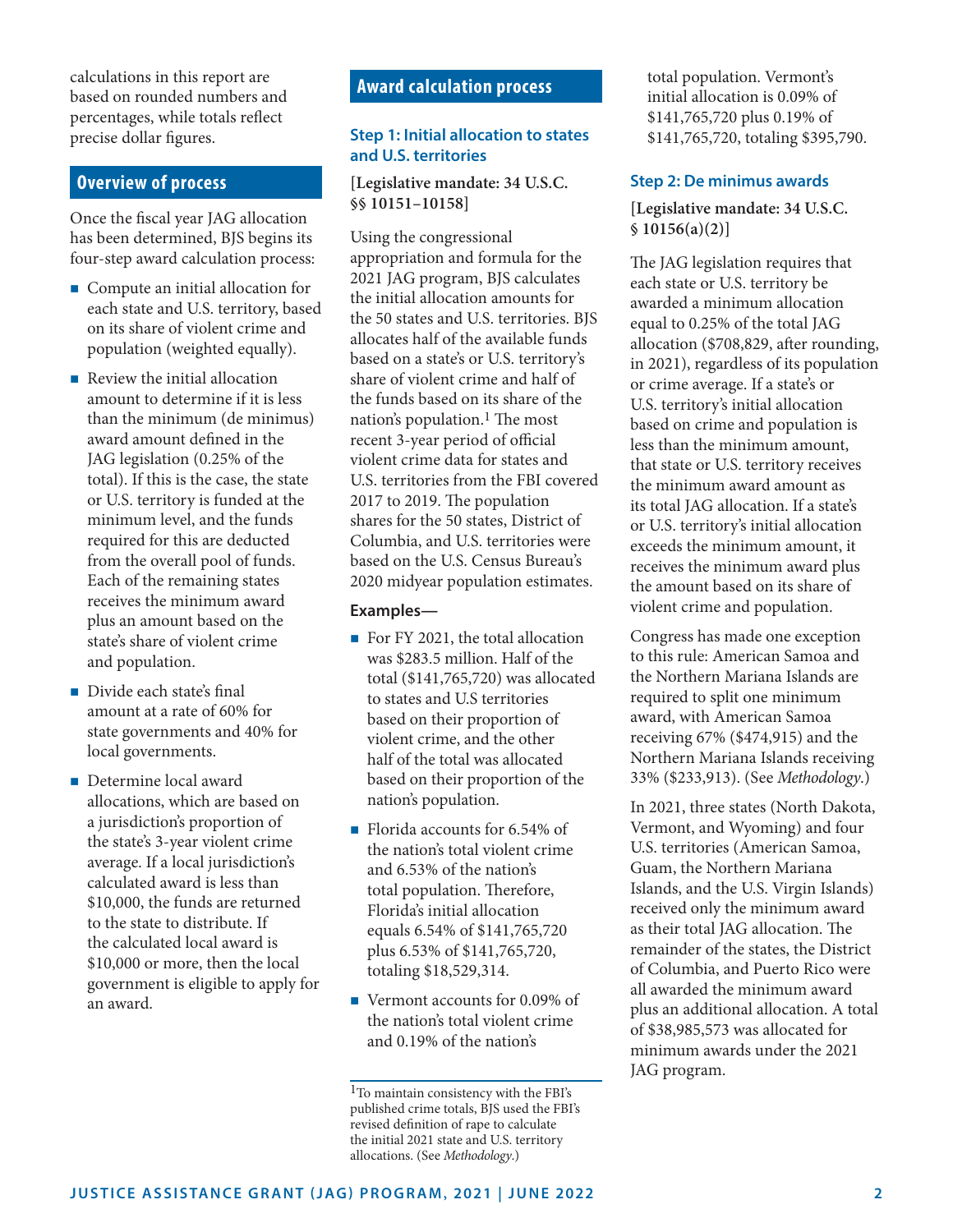## **Examples—**

- Vermont's initial allocation of \$395,790 is less than the minimum value, so Vermont's total JAG allocation will be the minimum amount of \$708,829.
- **Florida's initial allocation** of \$18,529,314 exceeds the minimum value, so Florida will receive the minimum plus an award based on its share of total violent crime and population.

To compute the additional amounts, the crime and population data for states and U.S. territories receiving only the minimum award are removed from the pool. The remaining JAG funds are reallocated to the rest of the states based on violent crime and population as in Step 1. The total amount to be awarded in 2021 after the minimum allocations were calculated is \$244.5 million, which equals the original \$283.5 million total allocation minus the \$39.0 million minimum allocation.

#### **Examples—**

- Vermont receives only the minimum award, so its crime and population data are removed from the pool.
- After removing the crime and population data for the states and U.S. territories receiving only the minimum award, Florida accounts for 6.57% of both violent crime and the nation's population. Florida's new JAG allocation is thus equal to \$8,031,692 (based on the share of violent crime) plus \$8,035,583 (based on the share of the U.S. population), plus the minimum award amount of \$708,829. These three components equal \$16,067,275.

# **Step 3: 60%/40% split to state and local governments**

**[Legislative mandate: 34 U.S.C. § 10156(b)]**

Except for the U.S. territories and the District of Columbia, 60% of the total allocation to a state is retained by the state government, and 40% is set aside to be allocated to local governments.

#### **Examples—**

- **Florida's state government** retains 60% of \$16,067,275, or \$10,065,662. The remaining 40%, or \$6,710,441, is set aside for distribution to local governments in Florida.
- Vermont's state government retains 60% of the minimum award of \$708,829, or \$425,297. The remaining 40%, or \$283,531, is set aside for distribution to local governments in Vermont.

# **Step 4: Local award allocations**

**[Legislative mandate: 34 U.S.C. §§ 10156(c)–10156(h)]**

To allocate local awards, BJS determines which jurisdictions should be included in the calculation of the 3-year violent crime averages upon which local awards are based. These crime averages are computed using data reported to the FBI's Uniform Crime Reporting (UCR) program. To be eligible, a jurisdiction must have provided to the UCR program a count of Part I violent crimes known to law enforcement each year for a minimum of 3 years during the past 10 years.2 Jurisdictions that have not met the reporting requirements are excluded from the calculations and are not eligible to receive an award.

The 10-year limit on the age of UCR data used for JAG local award calculations was applied for the first time in FY 2012, using UCR crime data from 2001 to 2010, and has been in effect for each year since. Although the 10-year limit was stipulated in the 2005 legislation that created the JAG program, it was not implemented until 2009 per the "Transitional rule." (See 34 U.S.C. § 10156(d)(2)(B).) For the 2010 JAG calculations, the 10-year window for eligible UCR data was waived because some agencies experienced difficulty meeting the new data agelimit requirements. Instead, all of the FBI's UCR data were used to meet the 3-year reporting requirement. Agencies that used this waiver signed an agreement indicating they would begin to report timely data on Part I violent crimes to the FBI starting no later than the end of FY 2010 (September 30, 2010). All agencies that used the waiver in 2010 reported updated UCR data by the required deadline, making it unnecessary to authorize any further waivers of the 10-year rule.

After determining which law enforcement agencies have the 3 years of reported violent crime data required to be included in the calculations, BJS computes the average number of violent crimes reported by all law enforcement agencies in each jurisdiction, such as local government, for the 3 most recent years in which they reported data. Because awards to local governments are based on their share of all violent crimes reported by the law enforcement agencies in their state, BJS computes the sum of these 3-year averages within each state to determine the jurisdiction's share of the total local award allocation.

<sup>2</sup>To calculate the 2021 local award allocations, Part I violent crime totals included the definition of rape—legacy or 2013 revised—that an agency reported to the FBI. (See *Methodology*.)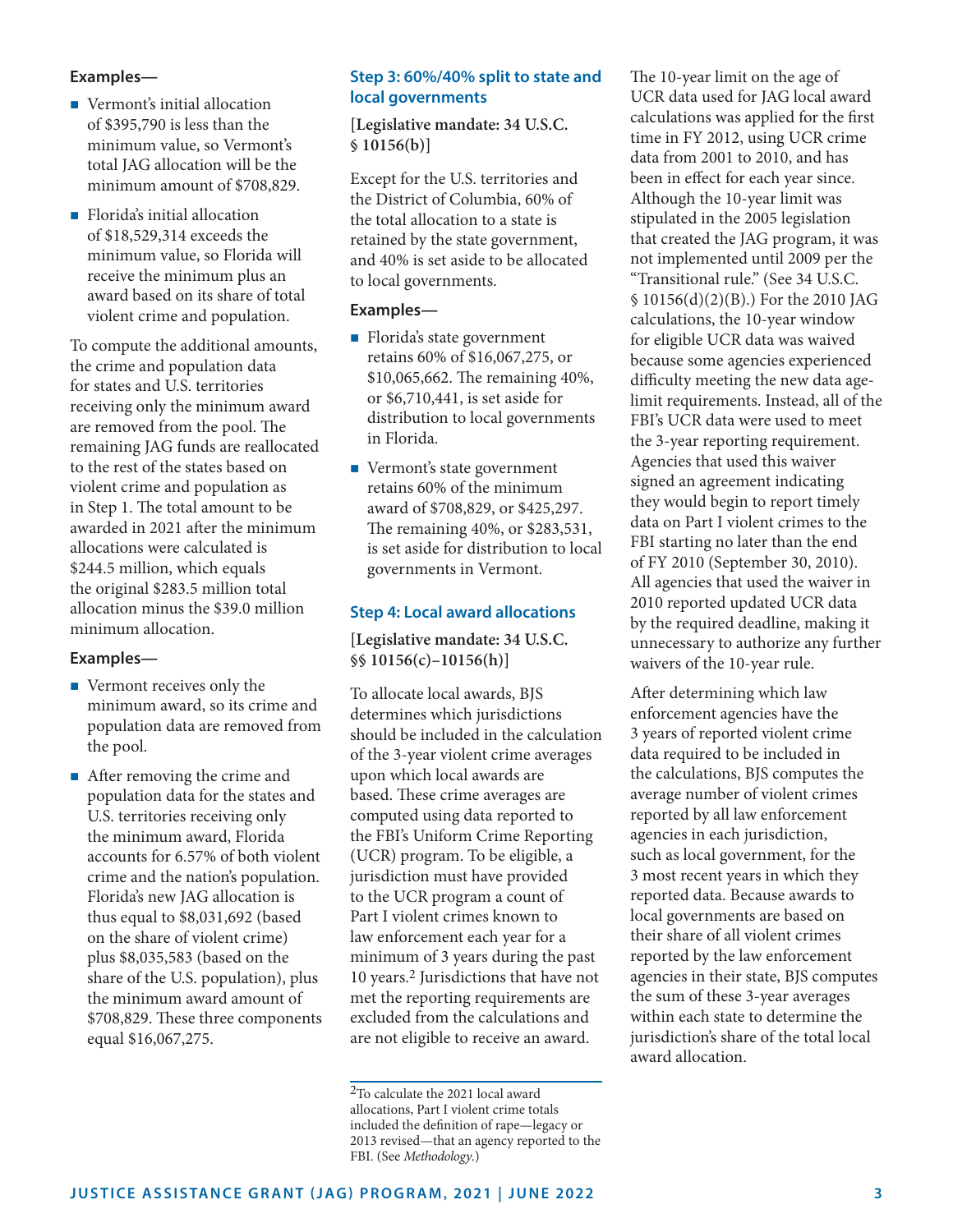#### **TAbLE 1 Allocations to state and local governments, fiscal year 2021 Initial allocations**

| initial allocations |              |                                 | Eligible local awards       |                  |                | <b>Total state</b> |                         |                                          |                            |
|---------------------|--------------|---------------------------------|-----------------------------|------------------|----------------|--------------------|-------------------------|------------------------------------------|----------------------------|
| <b>State</b>        | <b>State</b> | Local<br>government governments | <b>Dollars</b><br>per crime | <b>Threshold</b> | <b>Number</b>  | Amount             | Reallocated<br>to state | government<br>award                      | <b>Total</b><br>allocation |
| Total               |              | \$166,312,545 \$110,875,030     | $\sim$                      | $\sim$           | 1,557          | \$89,878,997       |                         | \$20,996,033 \$187,308,578 \$277,187,575 |                            |
| Alabama             | 2,990,400    | 1,993,600                       | \$92.34                     | 108.30           | 35             | 1,424,923          | 568,677                 | 3,559,077                                | 4,984,000                  |
| Alaska              | 959,997      | 639,998                         | 126.64                      | 78.96            | $\overline{7}$ | 591,959            | 48,039                  | 1,008,036                                | 1,599,995                  |
| Arizona             | 4,063,154    | 2,708,769                       | 80.80                       | 123.75           | 31             | 2,486,525          | 222,244                 | 4,285,398                                | 6,771,923                  |
| Arkansas            | 2,095,706    | 1,397,137                       | 83.79                       | 119.35           | 33             | 996,741            | 400,396                 | 2,496,102                                | 3,492,843                  |
| California          | 19,412,983   | 12,941,989                      | 75.15                       | 133.08           | 216            | 11,816,161         | 1,125,828               | 20,538,811                               | 32,354,972                 |
| Colorado            | 2,985,755    | 1,990,504                       | 91.20                       | 109.65           | 27             | 1,725,202          | 265,302                 | 3,251,057                                | 4,976,259                  |
| Connecticut         | 1,644,691    | 1,096,461                       | 154.26                      | 64.83            | 16             | 894,795            | 201,666                 | 1,846,357                                | 2,741,152                  |
| Delaware            | 887,646      | 591,764                         | 199.54                      | 50.12            | 8              | 531,237            | 60,527                  | 948,172                                  | 1,479,409                  |
| Florida             | 10,065,662   | 6,710,441                       | 81.62                       | 122.52           | 120            | 6,103,560          | 606,881                 | 10,672,543                               | 16,776,103                 |
| Georgia             | 4,910,171    | 3,273,448                       | 103.59                      | 96.53            | 59             | 2,434,427          | 839,021                 | 5,749,192                                | 8,183,619                  |
| Hawaii              | 955,108      | 636,738                         | 174.02                      | 57.46            | 4              | 636,739            | $\mathbf{0}$            | 955,108                                  | 1,591,846                  |
| Idaho               | 1,068,903    | 712,602                         | 172.65                      | 57.92            | 14             | 494,711            | 217,891                 | 1,286,794                                | 1,781,505                  |
| Illinois            | 6,309,904    | 4,206,602                       | 79.36                       | 126.01           | 45             | 3,313,396          | 893,206                 | 7,203,110                                | 10,516,506                 |
| Indiana             | 3,401,002    | 2,267,335                       | 100.25                      | 99.75            | 26             | 1,878,045          | 389,290                 | 3,790,291                                | 5,668,336                  |
| lowa                | 1,625,766    | 1,083,844                       | 131.67                      | 75.95            | 20             | 661,480            | 422,364                 | 2,048,130                                | 2,709,610                  |
| Kansas              | 1,778,181    | 1,185,454                       | 97.88                       | 102.17           | 16             | 881,056            | 304,398                 | 2,082,579                                | 2,963,635                  |
| Kentucky            | 1,993,900    | 1,329,267                       | 147.31                      | 67.88            | 11             | 961,535            | 367,732                 | 2,361,632                                | 3,323,167                  |
| Louisiana           | 2,943,745    | 1,962,496                       | 78.73                       | 127.02           | 34             | 1,568,886          | 393,610                 | 3,337,355                                | 4,906,241                  |
| Maine               | 815,015      | 543,343                         | 388.66                      | 25.73            | 14             | 299,007            | 244,336                 | 1,059,351                                | 1,358,358                  |
| Maryland            | 3,436,159    | 2,290,773                       | 83.16                       | 120.25           | 20             | 2,136,873          | 153,900                 | 3,590,059                                | 5,726,932                  |
| Massachusetts       | 3,316,302    | 2,210,868                       | 97.09                       | 102.99           | 41             | 1,682,195          | 528,673                 | 3,844,974                                | 5,527,169                  |
| Michigan            | 5,226,220    | 3,484,147                       | 83.38                       | 119.93           | 58             | 2,750,751          | 733,396                 | 5,959,616                                | 8,710,367                  |
| Minnesota           | 2,437,102    | 1,624,734                       | 126.57                      | 79.01            | 21             | 1,082,932          | 541,802                 | 2,978,904                                | 4,061,836                  |
| Mississippi         | 1,545,533    | 1,030,355                       | 176.62                      | 56.62            | 28             | 723,976            | 306,379                 | 1,851,913                                | 2,575,889                  |
| Missouri            | 3,601,066    | 2,400,711                       | 75.98                       | 131.62           | 20             | 1,677,035          | 723,676                 | 4,324,742                                | 6,001,777                  |
| Montana             | 903,296      | 602,197                         | 144.83                      | 69.05            | 16             | 413,100            | 189,097                 | 1,092,394                                | 1,505,494                  |
| Nebraska            | 1,191,743    | 794,495                         | 141.75                      | 70.55            | $\overline{7}$ | 628,886            | 165,609                 | 1,357,352                                | 1,986,238                  |
| Nevada              | 2,062,384    | 1,374,923                       | 86.72                       | 115.31           | 8              | 1,314,623          | 60,300                  | 2,122,683                                | 3,437,306                  |
| New Hampshire       | 866,270      | 577,513                         | 254.41                      | 39.31            | 8              | 310,298            | 267,215                 | 1,133,485                                | 1,443,783                  |
| New Jersey          | 3,509,535    | 2,339,690                       | 125.30                      | 79.81            | 42             | 1,707,988          | 631,702                 | 4,141,236                                | 5,849,224                  |
| New Mexico          | 1,887,658    | 1,258,439                       | 81.55                       | 122.62           | 21             | 1,080,078          | 178,361                 | 2,066,019                                | 3,146,097                  |
| New York            | 8,762,639    | 5,841,759                       | 87.54                       | 114.23           | 26             | 5,330,815          | 510,944                 | 9,273,583                                | 14,604,398                 |
| North Carolina      | 4,984,921    | 3,323,280                       | 94.59                       | 105.72           | 57             | 2,577,665          | 745,615                 | 5,730,536                                | 8,308,201                  |
| North Dakota        | 425,297      | 283,531                         | 133.24                      | 75.05            | 6              | 177,919            | 105,612                 | 530,910                                  | 708,829                    |
| Ohio                | 5,020,018    | 3,346,679                       | 101.98                      | 98.06            | 36             | 2,533,406          | 813,273                 | 5,833,291                                | 8,366,697                  |
| Oklahoma            | 2,349,755    | 1,566,503                       | 87.62                       | 114.13           | 15             | 1,126,016          | 440,487                 | 2,790,242                                | 3,916,258                  |
| Oregon              | 2,058,914    | 1,372,609                       | 117.24                      | 85.29            | 22             | 1,033,226          | 339,383                 | 2,398,297                                | 3,431,523                  |
| Pennsylvania        | 5,553,098    | 3,702,065                       | 110.41                      | 90.57            | 29             | 2,513,728          | 1,188,337               | 6,741,435                                | 9,255,163                  |
| Rhode Island        | 798,114      | 532,076                         | 229.01                      | 43.67            | 9              | 440,014            | 92,062                  | 890,176                                  | 1,330,190                  |
| South Carolina      | 3,077,789    | 2,051,859                       | 81.10                       | 123.30           | 48             | 1,663,443          | 388,416                 | 3,466,205                                | 5,129,648                  |
| South Dakota        | 831,819      | 554,546                         | 171.30                      | 58.38            | 11             | 419,220            | 135,326                 | 967,145                                  | 1,386,365                  |
| Tennessee           | 4,417,702    | 2,945,135                       | 69.58                       | 143.72           | 31             | 2,260,397          | 684,738                 | 5,102,439                                | 7,362,836                  |
| Texas               | 13,980,791   | 9,320,527                       | 77.65                       | 128.79           | 93             | 7,873,494          | 1,447,033               | 15,427,824                               | 23,301,318                 |
| Utah                | 1,584,265    | 1,056,176                       | 145.24                      | 68.85            | 18             | 817,308            | 238,868                 | 1,823,133                                | 2,640,441                  |
| Vermont             | 425,297      | 283,531                         | 341.33                      | 29.30            |                |                    | 122,080                 |                                          |                            |
|                     |              |                                 |                             |                  | 8              | 161,451            |                         | 547,378                                  | 708,829                    |
| Virginia            | 3,355,838    | 2,237,225                       | 130.81                      | 76.45            | 38             | 1,802,861          | 434,364                 | 3,790,202                                | 5,593,063                  |
| Washington          | 3,460,069    | 2,306,713                       | 100.01<br>177.98            | 99.99            | 40<br>21       | 1,891,583          | 415,130                 | 3,875,199                                | 5,766,782                  |
| West Virginia       | 1,163,004    | 775,336                         |                             | 56.19            |                | 570,364            | 204,972                 | 1,367,976                                | 1,938,340                  |
| Wisconsin           | 2,746,963    | 1,831,309                       | 104.12                      | 96.04            | 15             | 1,308,438          | 522,871                 | 3,269,834                                | 4,578,272                  |
| Wyoming             | 425,297      | 283,531                         | 233.74                      | 42.78            | 8              | 168,529            | 115,002                 | 540,300                                  | 708,829                    |

Note: Details may not sum to totals due to rounding.

~Not applicable.

Source: Bureau of Justice Statistics state calculations based on data from the Uniform Crime Reporting (UCR) program, 2017–2019, and the U.S. Census Bureau, 2020; and local calculations based on data from the UCR program, 2010–2019.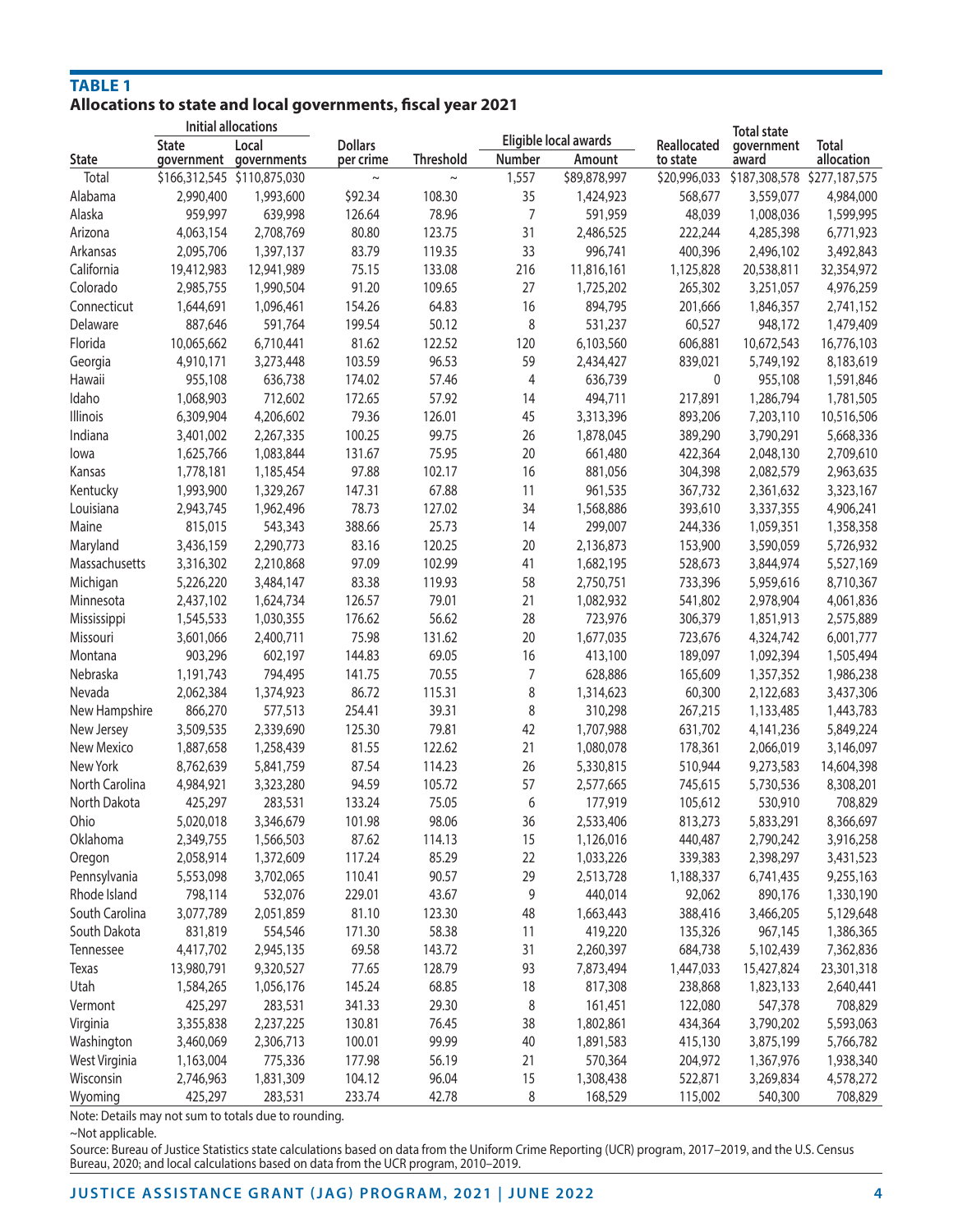## **Examples—**

- Florida has \$6.7 million set aside for local awards. The sum of the 3-year average violent crimes reported by local jurisdictions in Florida equals 82,218.67 crimes. Dividing the amount set aside (\$6.7 million) by the state crime total (82,218.67) results in the number of dollars available for each crime (\$81.62). Therefore, a local Florida jurisdiction needs a 3-year violent crime average of at least 122.52 violent crimes (\$10,000 divided by \$81.62) to be eligible for a direct award.
- Vermont has \$283,531 set aside for local governments. The sum of 3-year average violent crimes reported is 830.67. The ratio of dollars per crime in Vermont equals \$283,531 divided by 830.67 crimes, or \$341.33 per crime (after rounding). The threshold is 29.30 violent crimes (\$10,000 divided by \$341.33) to be eligible for a direct award.

BJS then calculates the initial amount of each local award. Each of these is equal to the product of a local jurisdiction's 3-year violent crime average and the ratio of dollars per crime for the state in which it is located. By statute, the minimum award a local jurisdiction may receive is \$10,000. Jurisdictions eligible for an initial award greater than or equal to \$10,000 can apply to receive the funds for their own use. If the initial award is less than \$10,000, the award funds are transferred to the state administering agency for distribution to the state police or any units of local government that were ineligible for a direct award greater than or equal to \$10,000. (See "Allocations under \$10,000," 34 U.S.C. § 10156(e)(2).)

#### **Examples—**

- $\blacksquare$  Brevard County in Florida has a 3-year average of 637 violent crimes, which is less than 1% of all violent crimes reported by potentially eligible jurisdictions in Florida. Brevard exceeds the state threshold of 122.52 violent crimes and is eligible for approximately 1% of the \$6.7 million in JAG funds set aside for local governments in Florida. This calculates to about \$51,990, or 637 multiplied by \$81.62, the dollars-per-crime rate for Florida from the prior example.
- Hartford, Vermont, has a 3-year average of 28.33 violent crimes. This does not meet the state threshold of 29.30, so the town is ineligible for a direct JAG award. Hartford's share of JAG funds set aside for local governments in Vermont amounts to about \$9,671, below the \$10,000 statutory minimum threshold for receiving a direct award. These funds are transferred to the state administering agency for redistribution.

# **Results of the calculations for the 2021 JAG program**

For the 2021 JAG awards, approximately \$277.2 million of the \$283.5 million available was allocated to the 50 states, with the remainder allocated to the District of Columbia and U.S. territories **(table 1)**. As required by the legislation, 40% of this amount (\$110.9 million) was initially reserved for local governments. A total of 1,557 local governments had law enforcement agencies with a sufficient number of Part 1 violent crimes that were reported to the FBI to receive a JAG award—either directly or through a joint award

with other governments in their county. These local governments were eligible for a collective total of \$89.9 million. The balance of unawarded local allocations (\$21.0 million) was returned to state governments for redistribution to state law enforcement agencies and local governments. The five local governments eligible to receive the largest awards were New York City (\$4.1 million), Los Angeles (\$2.3 million), Chicago (\$2.2 million), Houston (\$1.9 million), and Philadelphia (\$1.5 million) (not shown in tables).

In addition, the District of Columbia was eligible for \$1.7 million and Puerto Rico was eligible for \$2.6 million **(table 2)**. Guam and the U.S. Virgin Islands were each eligible for the minimum award of \$708,829. American Samoa (\$474,915) and the Northern Mariana Islands (\$233,913) split one minimum award.

#### **TAbLE 2**

#### **Allocations to u.S. territories and the District of Columbia, fiscal year 2021**

|                                                                                                                                    | <b>Award amount</b> |  |
|------------------------------------------------------------------------------------------------------------------------------------|---------------------|--|
| Total                                                                                                                              | \$6,343,865         |  |
| American Samoa                                                                                                                     | 474,915             |  |
| Guam                                                                                                                               | 708,829             |  |
| Northern Mariana Islands                                                                                                           | 233,913             |  |
| Puerto Rico                                                                                                                        | 2,555,163           |  |
| U.S. Virgin Islands                                                                                                                | 708,829             |  |
| District of Columbia                                                                                                               | 1,662,216           |  |
| Note: Details may not sum to totals due<br>to rounding.                                                                            |                     |  |
| Source: Bureau of Justice Statistics calculations<br>based on data from the Uniform Crime<br>Reporting program, 2017–2019, and the |                     |  |

U.S. Census Bureau, 2020.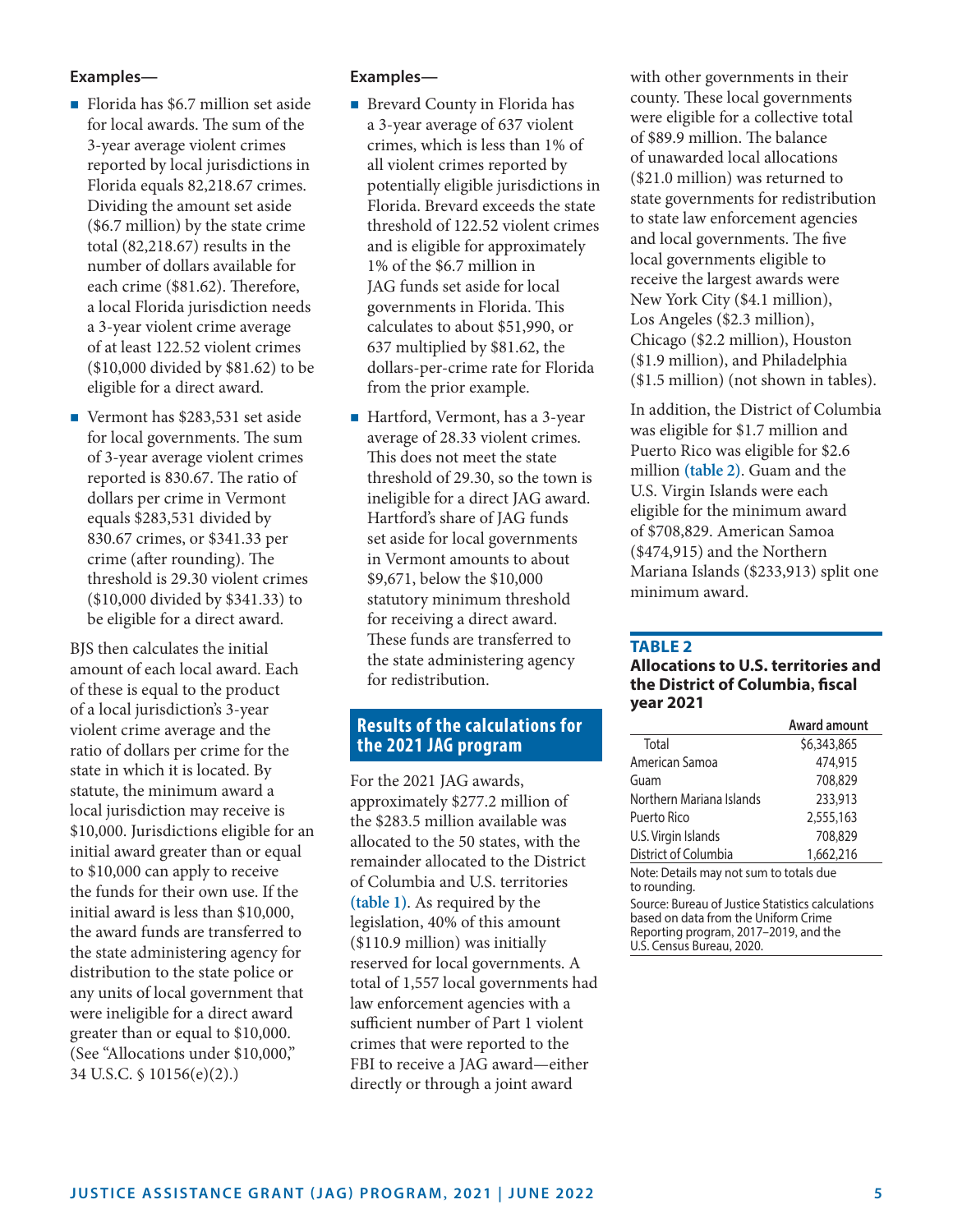# **Additional JAG provisions**

#### **Disparate jurisdictions and joint allocations**

**[Legislative mandate: 34 U.S.C. §§ 10156(d)(3), 10156(d)(4)]**

In some cases, as defined by the legislation, a disparity could exist between the funding eligibility of a county and its associated municipalities. Three different types of disparities might exist.

The first type is a zero-county disparity. This situation exists when one or more municipalities within a county are eligible for a direct award and the county is not eligible but is responsible for providing criminal justice services (such as prosecution and incarceration) for the municipality. In this case, the county is entitled to part of the municipality's award because it shares the cost of criminal justice operations, although the county may not report crime data to the FBI. This is the most common type of disparity.

#### **Example—**

Dover City, Delaware, is eligible for an award of \$59,196. Kent County (which includes the city of Dover), is not eligible for a direct award, but it provides criminal justice services to Dover. In this case, Kent County and Dover are considered zero-county disparate. Dover must share its award funds with Kent County through a mutual agreement.

A second type of disparity exists when both a county and municipality within that county qualify for a direct award but the award amount for the municipality exceeds 150% of the county's award amount.

#### **Example—**

Frederick County, Maryland, is eligible for a direct award of \$14,470. The city of Frederick in Frederick County is eligible for a direct award of \$29,161. Frederick city's award amount is more than 150% of Frederick County's award amount. Consequently, the two governments' awards are pooled together (\$43,631) and shared through a mutual agreement.

The third type of disparity occurs when a county and multiple municipalities within that county are all eligible for direct awards but the sum of the awards for the individual municipalities exceeds 400% of the county's award amount. In the 2021 JAG calculations, this type of disparity occurred only with another type of disparity within the same county. An example of a situation in which this was the only type of disparity within a county is available in *Justice Assistance Grant (JAG) Program, 2014* (NCJ 247137, BJS, August 2014).

These three types of disparity are examined in order. If a municipality is found to be disparate in one of these three ways, its award is not included in calculations to test for other disparities. For instance, if a municipality is found to be 150% disparate with the county, its award is set aside and the rest of the municipalities within the same county are checked for 400% disparity. If no other disparity is found, the single municipality and county share the sum of their two awards. However, it is possible for a county to have both a 150% disparity and a 400% disparity simultaneously. For instance, counties can have one or more municipalities whose individual awards are more than 150% of the county's award and other municipalities whose combined award is more than 400% of the county's award.

#### **Examples—**

- Alameda County, California, is eligible for an award of \$49,546. The Alameda County cities of Alameda (\$15,004), Berkeley (\$46,841), Emeryville (\$12,199), Fremont (\$33,390), Hayward (\$44,686), Livermore (\$13,651), Oakland (\$413,826), San Leandro (\$36,345), and Union (\$19,863) are also eligible for awards. The award for Oakland (\$413,826) is individually more than 150% of Alameda County's award, so Oakland's award will be pooled together with the county's award. The other eight cities' awards sum to \$221,979. This amount is more than 400% of Alameda County's direct award of \$49,546. As a result, the funds for all 10 jurisdictions (\$685,351, accounting for rounding) are pooled together and must be shared.
- **Pierce County, Washington, is** eligible for an award of \$120,776. The jurisdictions of Lakewood (\$42,903), Puyallup (\$12,968), and Tacoma (\$183,014) are also eligible for awards. The award amount for Tacoma is more than 150% of the award amount for Pierce County. This jurisdiction is disparate with the county, and the two jurisdictions will share the combined total of \$303,790. The remaining jurisdictions of Lakewood and Puyallup are individually less than 150% of the award amount for Pierce County, and the two awards combined are less than 400% of the county's award. Accordingly, they are eligible for direct awards, and the awards for these two cities will remain separate.

For disparate situations, regardless of the type, the total of all award funds for the separate units of local governments (counties and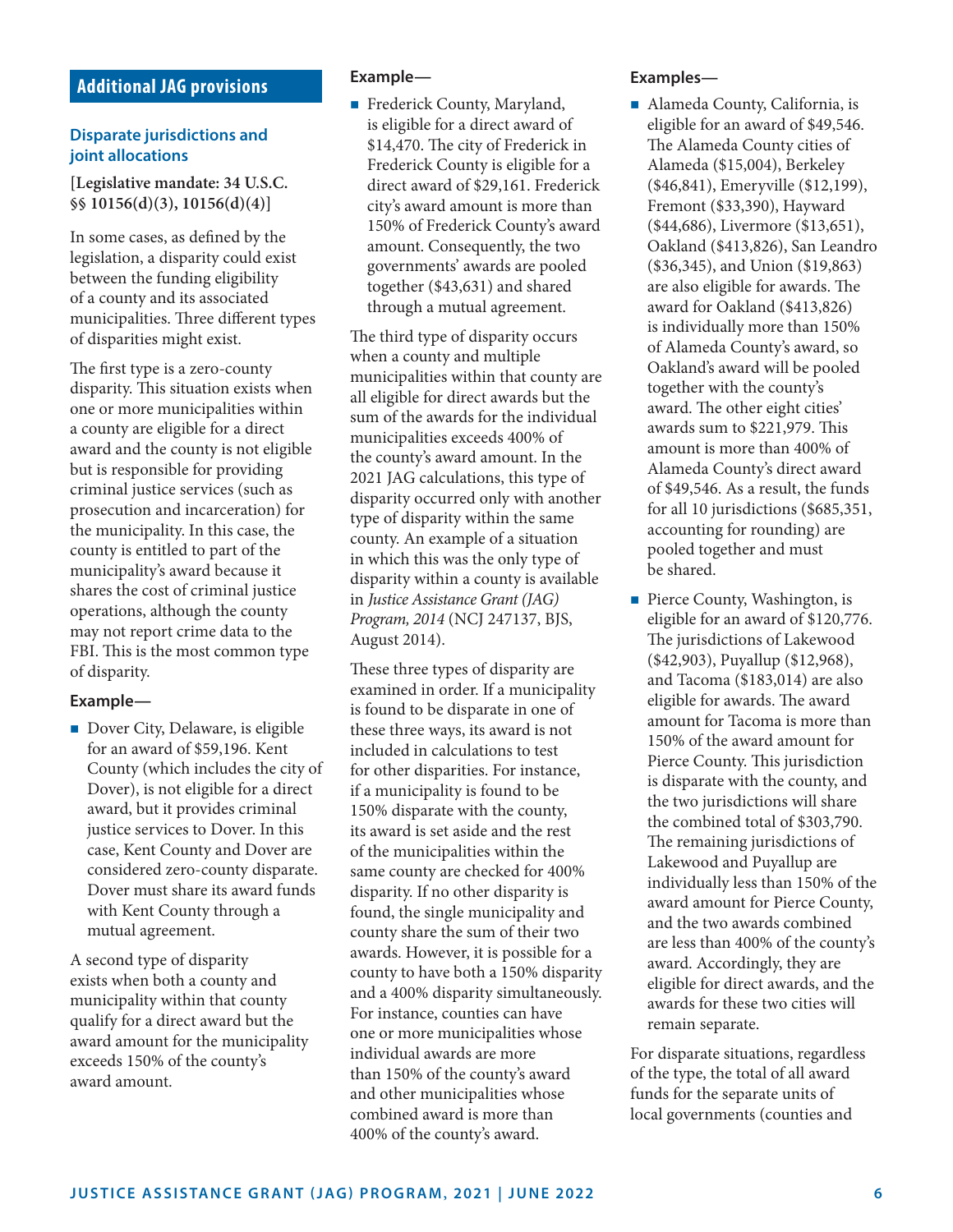municipalities) are pooled together and split among the units of local government as agreed upon by the affected jurisdictions. To qualify for payment, the disparate units of local government must submit a joint application for the aggregated funds.

#### **Pass-through requirement**

**[Legislative mandate: 34 U.S.C. § 10156(c)]**

According to the JAG legislation, states may retain only award amounts that bear the same ratio of "(A) total expenditures on criminal justice by the state government in the most recently completed fiscal year to (B) the total expenditure on criminal justice by the state government and units of local government within the state in such year."

The determination of proportionate criminal justice spending by state and local governments is referred to as the variable pass-through (VPT) process under JAG. The VPT process identifies the amounts each state must pass down to local governments within the state.

The U.S. Census Bureau uses several sources of data to calculate the VPT percentages, including initial expenditure data from the Annual Survey of State and Local Government Finances conducted by the U.S. Census Bureau and federal justice grant data from [www.](https://www.USAspending.gov) [USAspending.gov.](https://www.USAspending.gov) Source data were assigned to state and local governments. Intergovernmental expenditures and grants were removed from the total justice expenditure for the appropriate type of government. The resulting expenditure data were then used to calculate the VPT percentages by comparing the total justice expenditures of all local governments in a state to the expenditures of

the state government itself. A simple percentage resulted, which represented the combined local government expenditures within the state divided by the total state criminal justice expenditures. These VPT percentages were used for the 2021 JAG program and can be found on the BJA website at https://bja.ojp. gov/program/jag/jag-variable-passthrough-vpt-information.

# **Sex Offender Registration and Notification Act penalty and compliance bonus funds**

**[Legislative mandate: 34 U.S.C. §§ 20927(a), 20927(c)]**

#### **Penalty**

Title I of the Adam Walsh Child Protection and Safety Act of 2006 required that the 50 states, the District of Columbia, the five principal U.S. territories, and some federally recognized tribes substantially implement the Sex Offender Registration and Notification Act (SORNA) by July 27, 2009. Two full-year deadline extensions were provided, and a final statutory deadline of July 27, 2011 was established. SORNA mandated a 10% reduction in JAG funding for any jurisdictions that failed to substantially implement SORNA by the deadline. That penalty was calculated by subtracting 10% from the state government's allocation (60% of the total award), after deducting the mandatory VPT that states are required to send to local governments. The penalty also applies to the portion of JAG funding that is returned to the state to be shared with local governments that were not eligible for a direct JAG award.

The penalty does not apply to the VPT, which is the portion of JAG funds awarded directly to local law

enforcement, as the state cannot retain any portion of that award. An example of how the SORNA penalty was assessed can be found on the BJA website at https://bja.ojp.gov/ sites/g/files/xyckuh186/files/media/ document/jag-faqs.pdf.

In FY 2021, a total of 34 states and U.S. territories were not compliant with SORNA's requirements. These jurisdictions received a combined \$5,981,348 reduction to their FY 2021 JAG awards. These jurisdictions were allowed to apply to reallocate the 10% penalty to promote SORNA implementation. Ten SORNA-noncompliant states did not apply to reallocate the penalty. Per the act, the \$2,147,863 withheld from these jurisdictions will be reallocated to SORNAcompliant states as part of the FY 2022 JAG award.

#### **Bonus funds from FY 2020**

Per 34 U.S.C. § 20927(c), as determined by the Office of Sex Offender Sentencing, Monitoring, Apprehending, Registering, and Tracking (SMART), any state or U.S. territory that has substantially implemented SORNA during the current fiscal year will be eligible to receive compliant bonus funds in addition to its JAG award for the following year. This bonus allocation is calculated using SORNA penalty funds from noncompliant states and U.S. territories during the current fiscal year. For example, any state or U.S. territory that substantially implemented SORNA in FY 2020 would have bonus funds added to its FY 2021 state JAG award, made up of SORNA penalty funds from nonimplementing states and U.S. territories in FY 2020. The amounts available for compliant bonus funds vary from year to year, depending on the amount of SORNA penalty funds from the previous year.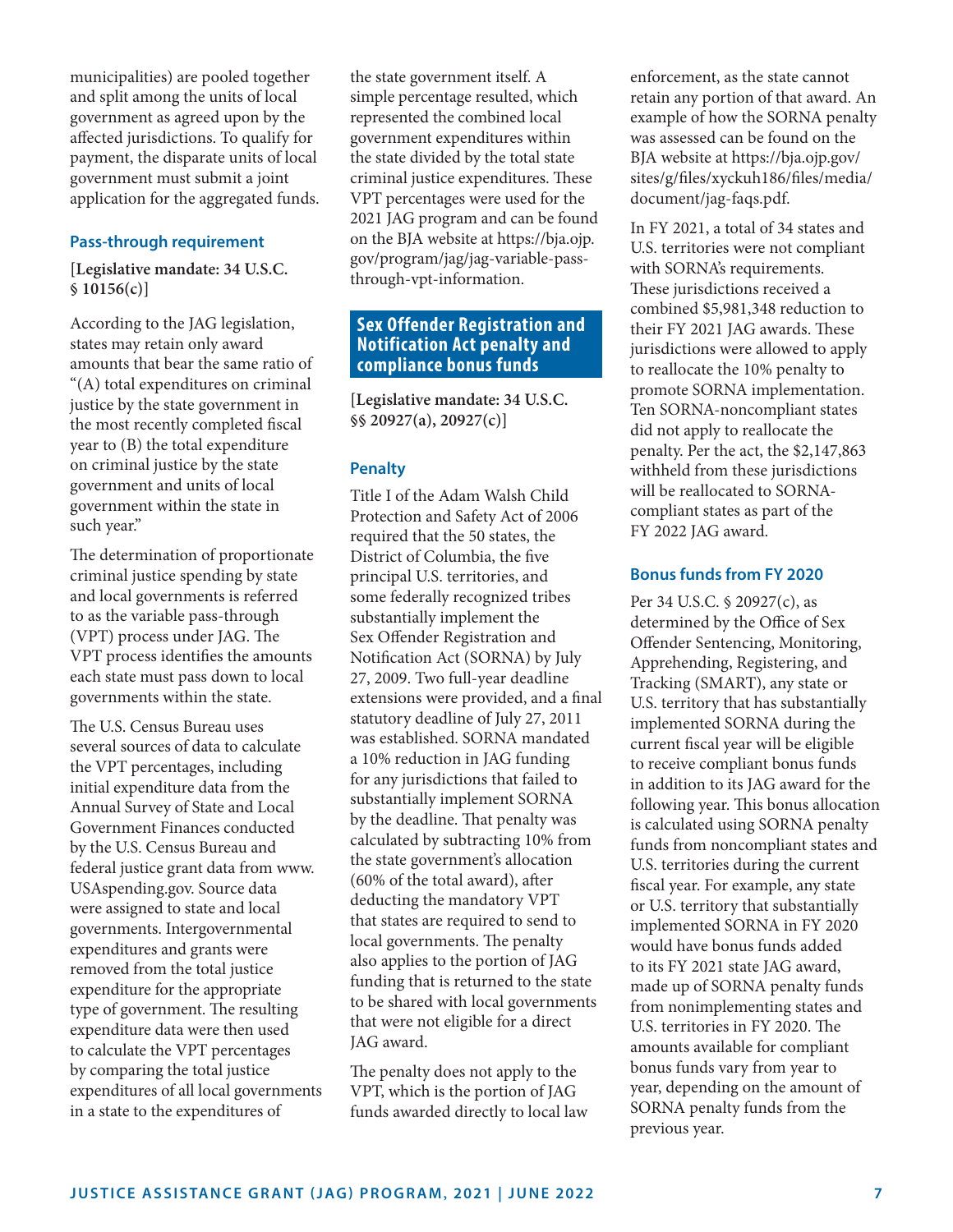Bonus funds are allocated using the same general approach as the overall JAG award allocation calculations. First, an initial allocation is calculated for each eligible state and U.S. territory using its share of violent crime and population (weighted equally). Next, this initial allocation is reviewed to determine if it is less than the minimum award amount (defined as 0.25% of the total funds available). If this is the case, the state or U.S. territory is allocated 0.25% of the total funds available, and the funds required for this are deducted from the overall pool of funds. These states and U.S. territories are then removed from the calculations. Each of the remaining states and U.S. territories receives the minimum award plus an amount based on its share of violent crime and population for the remaining jurisdictions. Finally, each bonus is rounded down to the nearest dollar to ensure that the amount awarded does not exceed the total bonus funds available.

For FY 2021, a total of \$2,014,077 was allocated (after rounding) from the FY 2020 SORNA reductions from the noncompliant states These funds were distributed to the 22 states and U.S. territories that substantially implemented SORNA during FY 2021. Of these states, Florida (\$379,041) and Michigan (\$190,574) received the largest awards **(table 3)**. Of the eligible U.S. territories, the U.S. Virgin Islands (\$5,035) and Guam (\$5,035) received the largest awards.

For information on the SORNA penalty and bonus funds, including implementation requirements and a list of states and U.S. territories affected in FY 2021, contact the SMART Office Policy Advisor assigned to assist the jurisdiction of interest: https://smart.ojp.gov/sorna.

#### **TAbLE 3 Sex Offender Registration and Notification Act bonus fund allocations, fiscal year 2021**

|                           | <b>Bonus award amount</b> |
|---------------------------|---------------------------|
| Total                     | \$2,014,077               |
| Alabama                   | 103,342                   |
| American Samoa*           | 3,373                     |
| Colorado                  | 100,949                   |
| Delaware                  | 23,206                    |
| Florida                   | 379,041                   |
| Guam <sup>*</sup>         | 5,035                     |
| Kansas                    | 56,714                    |
| I ouisiana                | 101,606                   |
| Maryland                  | 121,310                   |
| Michigan                  | 190,574                   |
| Mississippi               | 48,043                    |
| Missouri                  | 127,283                   |
| Northern Mariana Islands* | 1,661                     |
| Nevada                    | 70,189                    |
| Ohio                      | 182,804                   |
| Oklahoma                  | 78,906                    |
| South Carolina            | 104,569                   |
| South Dakota              | 20,725                    |
| Tennessee                 | 157,359                   |
| U.S. Virgin Islands*      | 5,035                     |
| Virginia                  | 119,289                   |
| Wyoming                   | 13,064                    |

Note: Details may not sum to totals due to rounding. All awards were rounded down to the nearest dollar to ensure the total did not exceed the available bonus funds.

\*U.S. territory.

Source: Bureau of Justice Statistics calculations based on data from Justice Assistance Grant awards, fiscal year 2020.

# **Prison Rape Elimination Act certification reduction and bonus funds**

**[Legislative mandate: 34 U.S.C. § 30307(e)(2)]**

## **Reduction**

The Prison Rape Elimination Act of 2003 (PREA) dictates that a state whose governor does not certify full compliance with the U.S. Department of Justice (DOJ) National Standards to Prevent, Detect, and Respond to Prison Rape (34 U.S.C. § 30307(e)(2)) is subject to the loss of 5% of any DOJ grant funds that it would otherwise receive for prison purposes. However, the state may not lose these funds if the governor submits to the Attorney General an assurance that such 5% will be used only to enable the state to adopt and achieve full compliance with the national PREA standards in future years.

For those without a certification of full compliance, the PREA reduction was calculated by subtracting 5% from the state government's allocation (60% of the total award), after deducting the VPT that states are required to send to local governments. The reduction applies to the portion of JAG funding returned to the state to be shared with local governments that were not eligible for a direct JAG award (jurisdictions whose award would have been less than \$10,000).

The reduction does not apply to the VPT, which is the portion of JAG funds awarded directly to local law enforcement, as the state cannot retain any portion of that award. An example of how the PREA reduction was assessed can be found on the BJA website at https://bja.ojp.gov/ sites/g/files/xyckuh186/files/media/ document/JAG-PREA-FAQ\_0.pdf.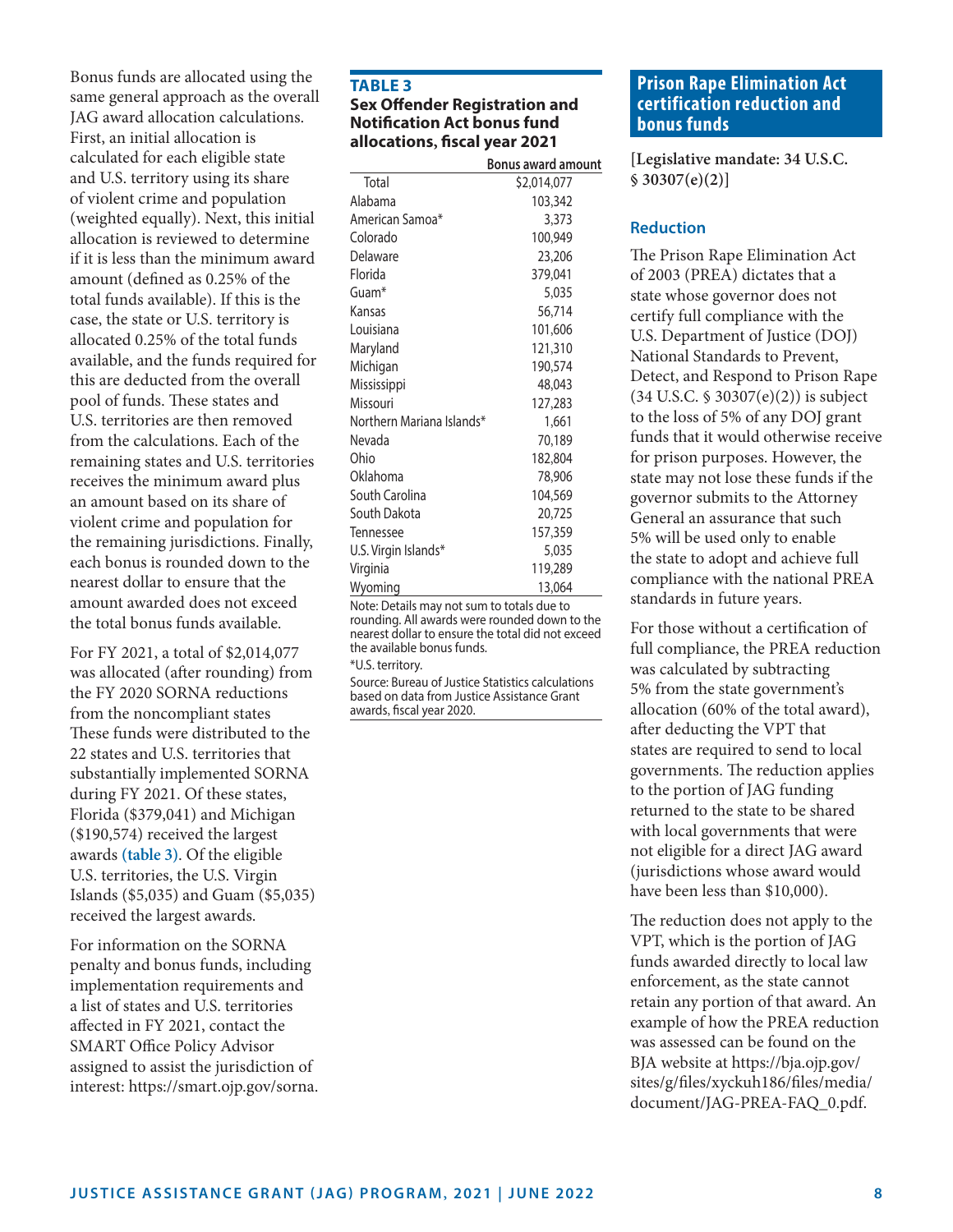Thirty-five states and U.S. territories were not compliant with PREA in FY 2021. As a result, these jurisdictions sustained a combined \$3,055,147 reduction to their FY 2021 JAG awards. These jurisdictions could apply to reallocate the 5% reduction to achieve compliance with PREA standards and become certified. Three states and three U.S. territories were noncompliant with PREA and did not apply to reallocate the reduction. In addition, one state failed to apply to reallocate funds withheld from its previous FY 2019 JAG award. Per the PREA legislation, the \$275,627 withheld from these jurisdictions was reallocated to jurisdictions that were either certified or working to achieve certification.

#### **Bonus funds**

PREA bonus funds are allocated using the same general approach as the overall JAG award allocation calculations. First, an initial allocation is calculated for each eligible state and U.S. territory, using its share of violent crime and population (weighted equally). Next, the initial allocation is reviewed to determine whether it is less than the minimum award amount (0.25% of the total funds available). If it is, the state or U.S. territory is allocated 0.25% of the total funds available, and the required funds are deducted from the overall pool of funds. These states and U.S. territories are then removed from the calculations. Each of the remaining states and U.S. territories receives the minimum award plus an amount based on its share of violent crime and population for the remaining jurisdictions. Finally, each bonus is rounded down to the nearest dollar to ensure that the amount awarded does not exceed the total bonus funds available.

# **TAbLE 4 Prison Rape Elimination Act bonus fund allocations for states, fiscal year 2021**

|                   | <b>Bonus award amount</b> |
|-------------------|---------------------------|
| Total             | \$275,627                 |
| Alabama           | 5,005                     |
| Arizona           | 6,809                     |
| California        | 32,635                    |
| Colorado          | 4,996                     |
| Connecticut       | 2,739                     |
| Delaware          | 1,466                     |
| Florida           | 16,906                    |
| Georgia           | 8,232                     |
| Hawaii            | 1,580                     |
| Idaho             | 1,771                     |
| <b>Illinois</b>   | 10,589                    |
| Indiana           | 5,694                     |
| lowa              | 2,707                     |
| Kansas            | 2,965                     |
| Kentucky          | 3,326                     |
| Louisiana         | 4,927                     |
| Maine             | 1,344                     |
| Maryland          | 5,755                     |
| Massachusetts     | 5,551                     |
| Michigan          | 8,766                     |
| Minnesota         | 4,071                     |
| Mississippi       | 2,573                     |
| Missouri          | 6,032                     |
| Montana           | 1,493                     |
| Nebraska          | 1,978                     |
| Nevada            | 3,443                     |
| New Hampshire     | 1,430                     |
| New Jersey        | 5,875                     |
| <b>New Mexico</b> | 3,150                     |
| <b>New York</b>   | 14,713                    |
| North Carolina    | 8,359                     |
| North Dakota      | 689                       |
| Ohio              | 8,416                     |
| Oklahoma          | 3,926                     |
| Oregon            | 3,436                     |
| Pennsylvania      | 9,313                     |
| Rhode Island      | 1,315                     |
| South Carolina    | 5,152                     |
| South Dakota      | 1,372                     |
| Tennessee         | 7,408                     |
| <b>Texas</b>      | 23,494                    |
| Vermont           | 689                       |
| Virginia          | 5,616                     |
| Washington        | 5,793                     |
| West Virginia     | 1,929                     |
| Wisconsin         | 4,593                     |
| Wyoming           | 689                       |
|                   |                           |

Note: Details may not sum to totals due to rounding. All awards were rounded down to the nearest dollar to ensure the total did not exceed the available bonus funds.

Source: Bureau of Justice Statistics calculations based on data from Justice Assistance Grant awards, fiscal year 2021.

For the FY 2021 JAG awards, a total of \$275,602 was available (after rounding) from PREA reductions from the noncompliant states and U.S. territories. These funds were distributed to the states, the District of Columbia, and U.S. territories that were PREA-certified or were working to become certified. Of the states that were eligible for bonus funds, California (\$32,635) and Texas (\$23,494) received the largest awards **(table 4)**. Of the eligible U.S. territories, Puerto Rico (\$2,551) received the largest bonus award **(table 5)**.

For additional information on PREA reduction and bonus funds, including implementation requirements and a list of states and U.S. territories that were affected in FY 2021, contact the PREA Management Office at PREACompliance@usdoj.gov.

#### **TAbLE 5**

#### **Prison Rape Elimination Act bonus fund allocations for u.S. territories and the District of Columbia, fiscal year 2021**

|                      | <b>Bonus award amount</b> |  |  |
|----------------------|---------------------------|--|--|
| Total                | \$4,893                   |  |  |
| Guam                 | 689                       |  |  |
| Puerto Rico          | 2,551                     |  |  |
| District of Columbia | 1,652                     |  |  |
|                      |                           |  |  |

Note: Details may not sum to totals due to rounding. All awards were rounded down to the nearest dollar to ensure the total did not exceed the available bonus funds.

Source: Bureau of Justice Statistics calculations based on data from Justice Assistance Grant awards, fiscal year 2021.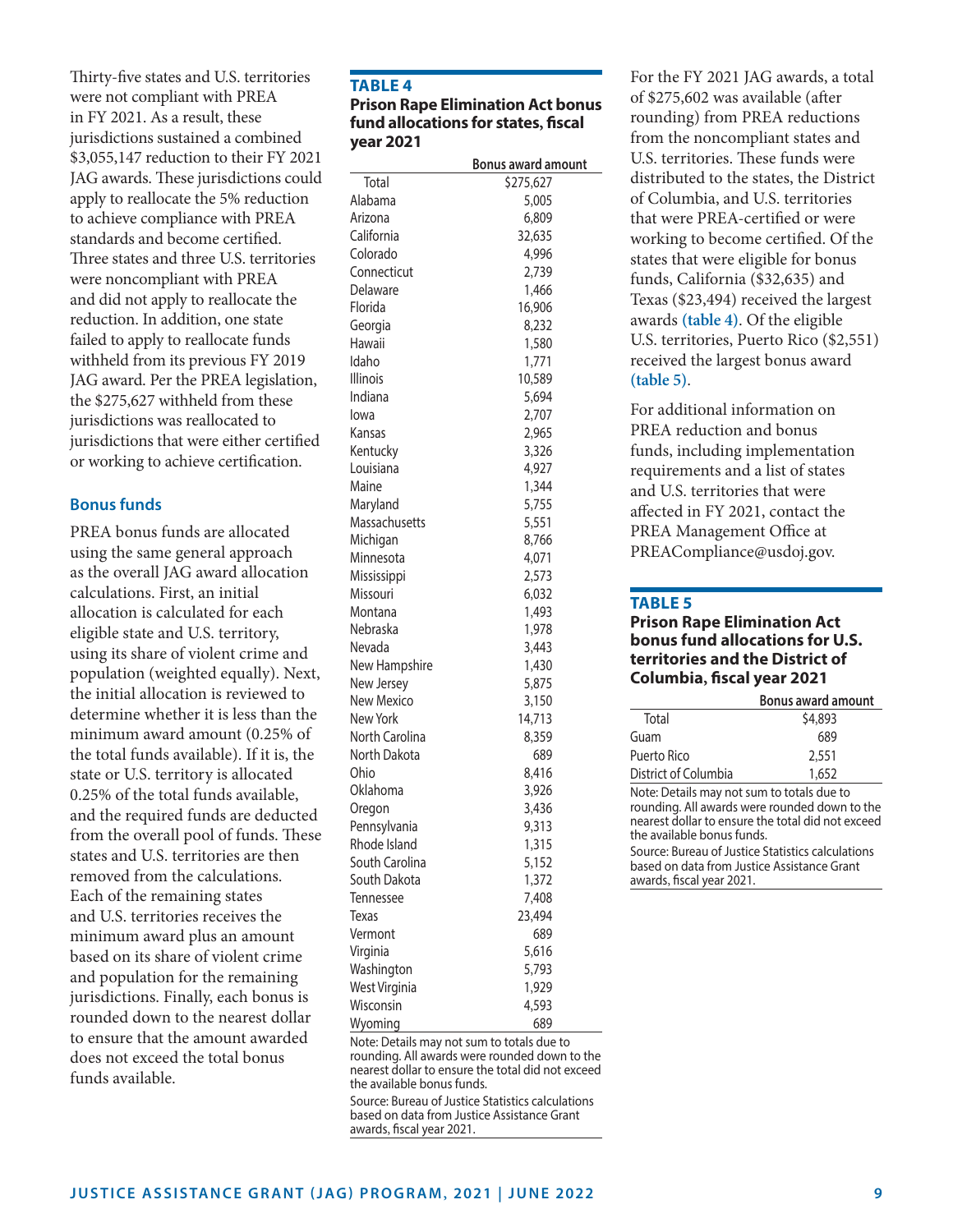# **Maximum allocation to units of local government**

**[Legislative mandate: 34 U.S.C. § 10156(e)(1)]**

The JAG legislation prohibits units of local government from receiving a JAG award that "exceeds such unit's total expenditures on criminal justice services for the most recently completed fiscal year for which data are available." Award amounts in excess of total expenditures "shall be allocated proportionately among units of local government whose allocations do not exceed their total expenditures on such services."

# **Methodology**

The Bureau of Justice Statistics (BJS) used population data from the U.S. Census Bureau's 2020 midyear population estimates to calculate Edward Byrne Memorial Justice Assistance Grant (JAG) allocations to states and U.S. territories. The 2021 JAG calculations included state-level violent crime estimates for 2017 through 2019 that were published by the FBI's Uniform Crime Reporting (UCR) program in *Crime in the United States* (CIUS).

To calculate local JAG allocation amounts, BJS obtained reported UCR data for local jurisdictions in electronic format directly from the FBI and processed the data to link each crime-reporting entity to a local government. The 2021 JAG calculations used local crime data from 2010 through 2019.

The sum of the UCR violent crimes for all local governments within a state for a given year will not equal the estimated crime total published by the FBI for that state. These state-level estimates are based on crimes reported by all

state, local, and special district law enforcement agencies within a state, plus an imputation adjustment to account for nonreporting agencies and agencies reporting less than 12 months of data. These imputed values do not appear on the electronic data file that BJS used and are not used to calculate local awards.

# **UCR modification to the definition of rape**

Historically, the UCR program defined rape as "the carnal knowledge of a female forcibly and against her will." Many agencies recognized that this definition excludes a long list of sex offenses that are criminal in most jurisdictions, such as offenses involving oral or anal penetration, penetration with objects, and rapes of males. Because these sex offenses were excluded, the UCR rape data represented an undercount of rape known to law enforcement.

In December 2011, the FBI revised the UCR's 80-year-old definition of rape to be more inclusive and increase accuracy in the scope and volume of rape. The new definition (referred to as the revised definition) was broadened to "penetration, no matter how slight, of the vagina or anus with any body part or object, or oral penetration by a sex organ of another person, without the consent of the victim."3

The new definition was officially approved in 2011, and the FBI encouraged agencies to begin reporting data using the revised definition starting on January 1, 2013. However, in 2013, some agencies reported rape counts using only the legacy definition, while other agencies reported data using only the revised definition. Accordingly, the FBI chose to report rape counts collected under both definitions in the CIUS publication. At this time, although the FBI continues to publish estimates for both definitions of rape to allow for past-year comparisons, the revised definition of rape was used to calculate the violent crime counts in any tables that showed trend data (multiyear estimates).

For the initial part of the JAG calculations, which determine the initial allocation to each state and how much is available for local awards within each state, the formula used the most recent 3 years of crime data as published by the FBI. Therefore, to be consistent with the totals published in CIUS, BJS used the FBI's revised rape counts for the first part of the formula.

For local award allocations, BJS used an electronic data file provided by the FBI. The file includes agencylevel counts of homicide, rape, robbery, and aggravated assault that are summed together to create the violent crime total used in the formula. Unlike the estimates published in CIUS, the electronic file has only a single category for rape for each agency. This category reflects the counts provided by the agency but does not indicate which definition of rape was reported. This variable was used in the 2021 JAG calculations for local awards.

For additional information on the UCR program's changes to the definition of rape and how the changes affect CIUS, contact the FBI's UCR program at crimestatsinfo@ic.fbi.gov.

<sup>&</sup>lt;sup>3</sup>For FAQs on the revised definition of rape, visit [https://ucr.fbi.gov/recent-program](https://ucr.fbi.gov/recent-program-updates/new-rape-definition-frequently-asked-questions)[updates/new-rape-definition-frequently](https://ucr.fbi.gov/recent-program-updates/new-rape-definition-frequently-asked-questions)[asked-questions.](https://ucr.fbi.gov/recent-program-updates/new-rape-definition-frequently-asked-questions)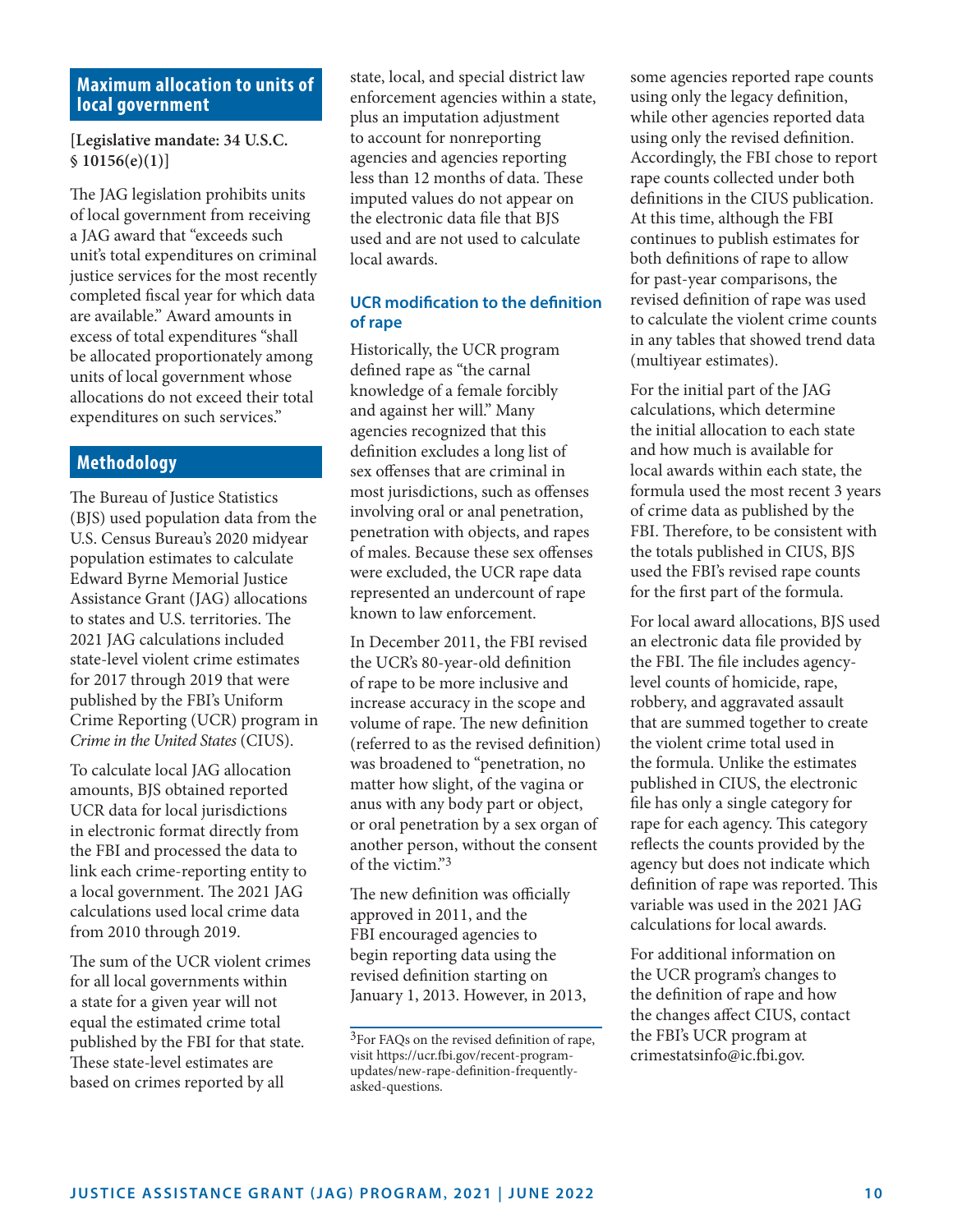#### **Allocations to U.S. territories**

Puerto Rico was the only U.S. territory to receive an initial allocation larger than the minimum amount, and it was also the only U.S. territory for which violent crime data were available. The JAG calculations for the other U.S. territories were based solely on population data. Because the other U.S. territories have relatively small populations (none exceeding 170,000), it is unlikely the inclusion of crime data would have changed their minimum status.

The JAG legislation specifies that 40% of the total allocation for Puerto Rico be set aside for local awards. However, as of 2021, the local-level UCR data provided by the FBI did not include any crime data for local jurisdictions in Puerto Rico. Therefore, the local government JAG program allocation in Puerto Rico was \$0.

#### **Sources of additional information**

The Edward Byrne Memorial JAG program was established to streamline justice funding and grant

administration. Administered by Bureau of Justice Assistance (BJA), the JAG program allows states, tribes, and local governments to support a broad range of activities to prevent and control crime, based on local needs and conditions. JAG consolidates the previous Byrne formula and Local Law Enforcement Block Grant programs. More information about the JAG program and application process can be found on the BJA website at [https://](https://bja.ojp.gov) [bja.ojp.gov.](https://bja.ojp.gov)